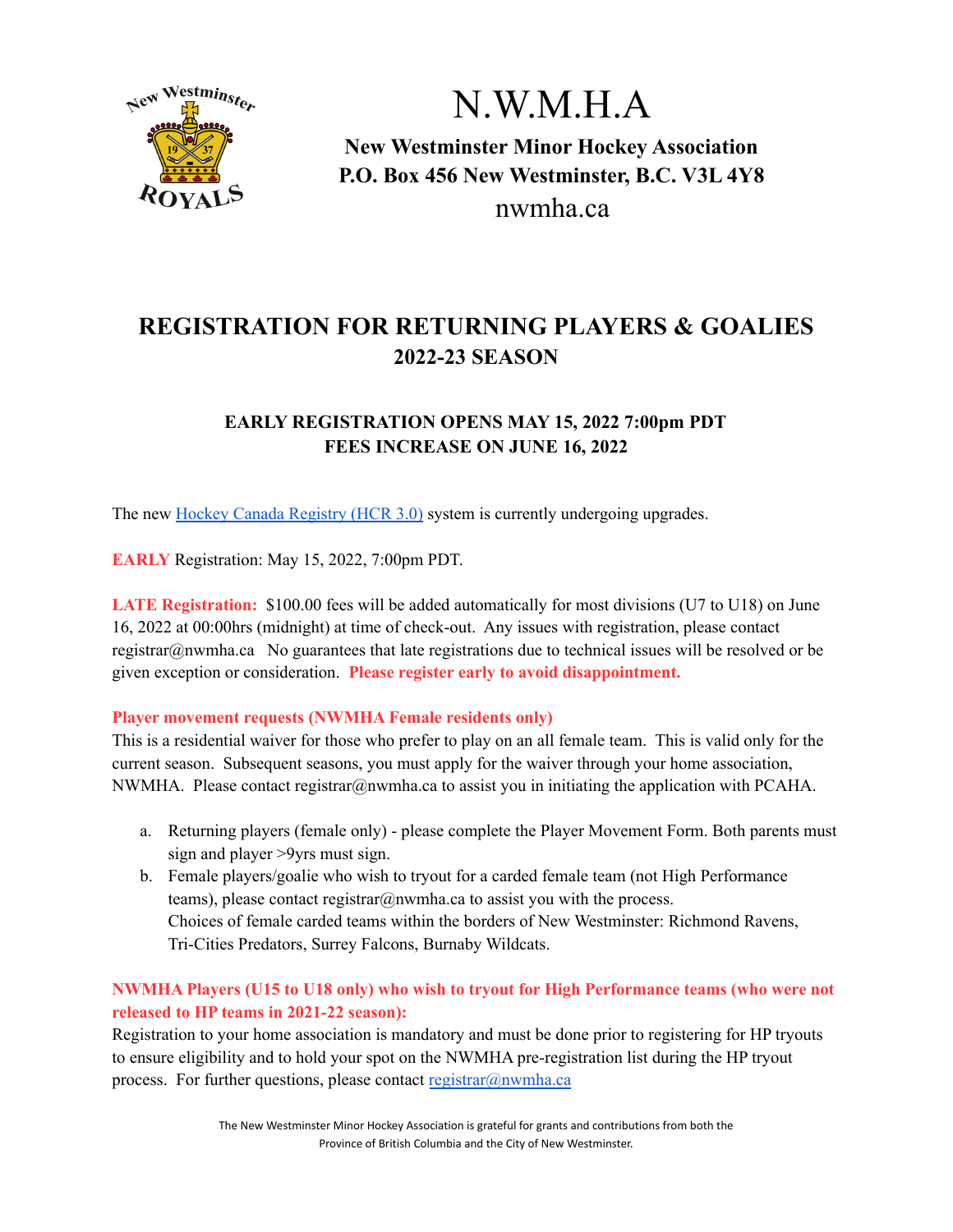

# N.W.M.H.A

## **New Westminster Minor Hockey Association P.O. Box 456 New Westminster, B.C. V3L 4Y8** nwmha.ca

**Tax Receipts:** Will be available upon request pending completion of HCR system upgrades.

**Team Jersey Damage Deposit:** \$75.00 (per jersey) post-dated to March 31, 2023.

**NWMHA Goalie Gear rental:** Must pay full player registration fee. Proof of payment/registration status prior to pickup of gear.

### **Registration Instructions:**

- 1. Create your New Registration Spordle Account: You will be required to create a new registration account under the new HCR system. Your account under the old HCR system is no longer valid.
- 2. Go to <https://register.hockeycanada.ca/register>
- 3. Select your province and postal code then click Search.
- 4. Click on New Westminster.
- 5. Click on "Login" in the top right corner.
- 6. Click on "Don't have an account? Sign up"
- 7. Follow the instructions to your e-mail address, profile information and address.
- 8. Click "Sign Up".
- 9. Check your e-mail for the verification number; enter it and click "Verify"
- 10. Enter your password to login.
- 11. Review and agree to the Terms and Conditions.
- 12. From the Dashboard, click "Link and HCR Member"
- 13. Search for each player by either name & birthdate, or by HCR ID. (Note: Name must be an exact match; might contain middle name. If any issues, please contact [registrar@nwmha.ca](mailto:registrar@nwmha.ca)).
- 14. Once your account has been created and your player(s)/goalie(s) are linked to your profile, repeat steps 2 to 4 above and follow instructions to complete registration. (You may need to click on "Participant" under the "Registration" box on the left side of your screen after clicking through to the New Westminster MHA Spordle page).

### **Payment Methods:**

1. Credit Card - Preferred. Payment at time of registration. Upon payment, your registration will be complete. (*NOTE: DUE TO TECHNICAL DIFFICULTIES, CREDIT CARD IS NOT AVAILABLE AT THE TIME OF REGISTRATION OPENING ON MAY 15. WE HOPE TO HAVE IT AVAILABLE BY MAY 22. IF YOU WISH TO PAY BY CREDIT CARD, PLEASE CHECK BACK*